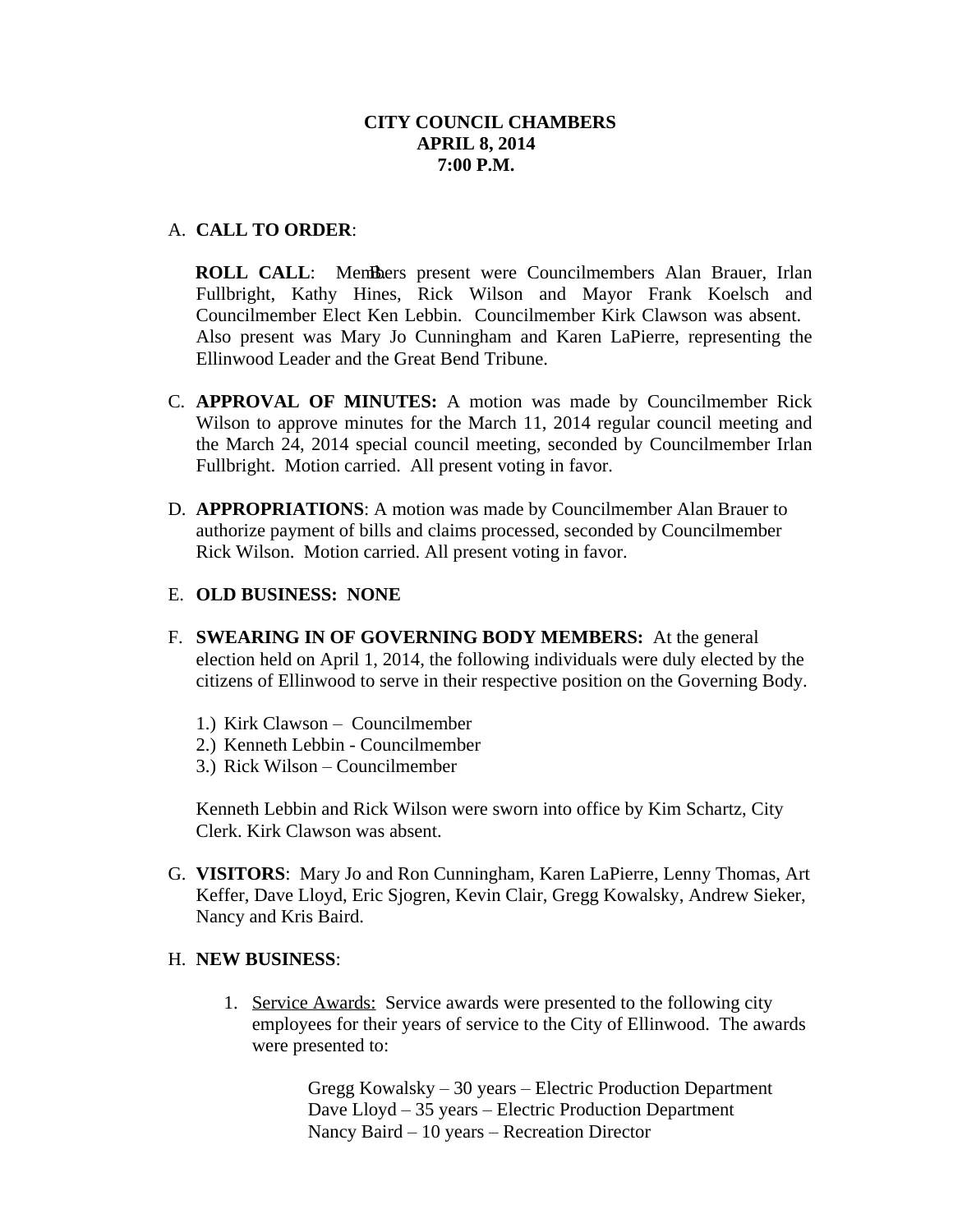2. Election of Council President: As provided in the Ellinwood City Code, the City Council shall annually elect one of their own body, as "President of the Council." The Council President shall preside at all meetings of the Council in the absence of the Mayor.

A motion was made by Councilmember Rick Wilson nominating Councilmember Irlan Fullbright as Council President, seconded by Councilmember Alan Brauer. Motion carried. All present voting in favor.

3. Designation of Official Depository: Each year the Mayor designates, with the consent of council, the institutions that may serve as depositories for City funds. The institutions recommended for this designation are:

Sunflower Bank, N.A. Community Bank of the Midwest

A motion was made by Councilmember Alan Brauer accepting the designations as recommended by Mayor Frank Koelsch, seconded by Councilmember Ken Lebbin. Motion carried. All present voting in favor.

4. Designation of Official Newspaper: Each year the Mayor shall designate, with the consent of Council, the official newspaper for publication of city notices. The Ellinwood Leader is the only operating newspaper in Ellinwood and is recommended for designation as the official newspaper.

A motion was made by Councilmember Irlan Fullbright accepting the designation of the Ellinwood Leader as the official newspaper, seconded by Councilmember Rick Wilson. Motion carried. All present voting in favor.

5. Appointment of Fire Committee: Each year the Mayor appoints two members of the council to represent the City in discussion with the two townships for contractual services to the fire district. This appointment is subject to council approval. Generally, the townships each pay 1/3 of the operating costs plus ½ of the direct rural equipment costs.

The Mayor recommends appointment of Councilmembers Irlan Fullbright and Alan Brauer to the Fire Committee. A motion was made by Councilmember Ken Lebbin to accept the appointments as submitted by Mayor Koelsch, seconded by Councilmember Rick Wilson. Motion carried. All present voting in favor.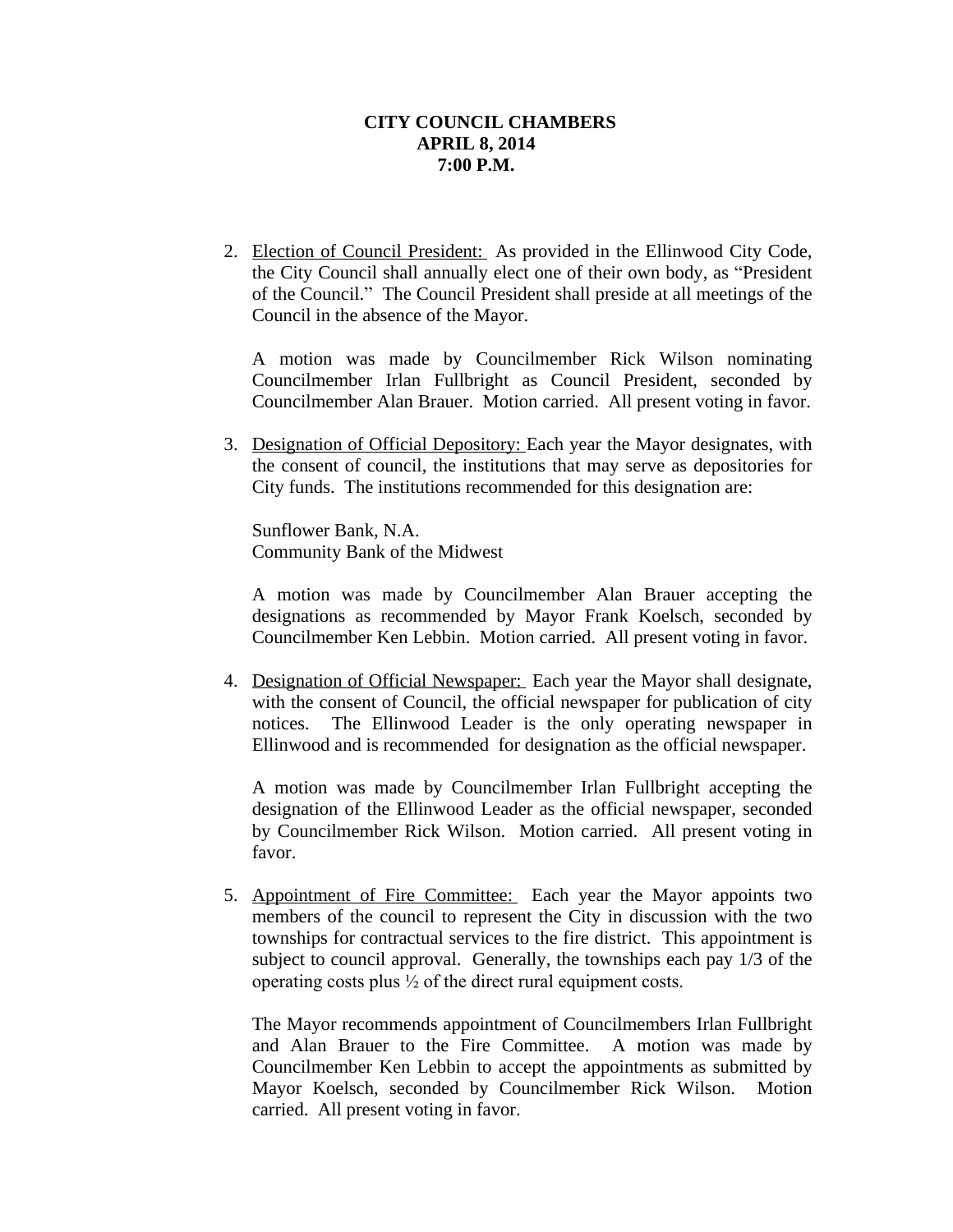6. Annual Appointment of Department Directors: As provided by City Code, the Mayor, with consent of council, may appoint the city officers/directors.

The following Department Directors are recommended for appointment:

| Kevin Clair             | Street & Parks Superintendent               |
|-------------------------|---------------------------------------------|
| Chris Komarek           | <b>Electric Distribution Superintendent</b> |
| Dave Lloyd              | <b>Electric Production Superintendent</b>   |
| Art Keffer              | Chief of Police                             |
| Kim Schartz             | City Clerk                                  |
| Donna Mason             | <b>City Treasurer</b>                       |
| Robert Peter            | <b>City Attorney</b>                        |
| Jane Isern              | Municipal Judge                             |
| Chris Komarek           | Fire Chief                                  |
| Debbie Glenn            | <b>EMS</b> Director                         |
| <b>Robert Peter</b>     | City Administrator                          |
| <b>Spencer Proffitt</b> | Water/Wastewater Superintendent             |

A motion was made by Councilmember Ken Lebbin to approve annual appointments of Department Directors as presented, seconded by Councilmember Irlan Fullbright.

- 7. Parkinson's Disease Awareness Month Resolution: Presented to council was Resolution 40814-A, a resolution designating the month of April as "Parkinson's Disease Awareness Month". A motion was made by Councilmember Rick Wilson to approve Resolution 40814-A designating April as "Parkinson's Disease Awareness Month", seconded by Councilmember Alan Brauer. Motion carried. All present voting in favor.
- 8. KMU Designation of Voting Delegates: The annual meeting of Kansas Municipal Utilities is scheduled for May  $7<sup>th</sup> - May 9<sup>th</sup>$ , 2014. It is necessary that a voting delegate and alternate be designated by the council. A motion was made by Councilmember Alan Brauer to designate Robert L Peter, city administrator as voting delegate and David Lloyd as alternate voting delegate, seconded by Councilmember Irlan Fullbright. Motion carried. All present voting in favor.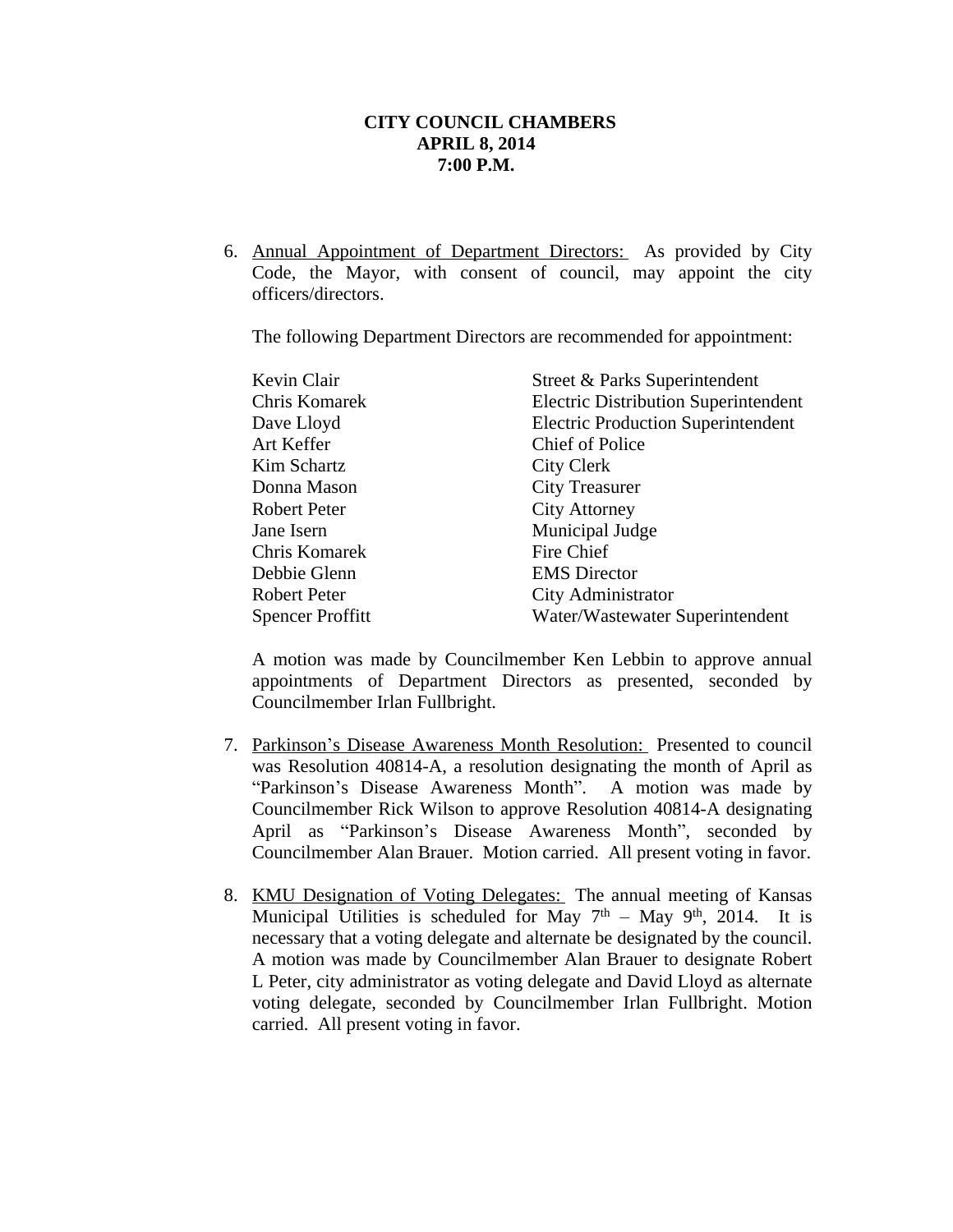- 9. Park Use Request: Lenny Thomas of Walk on the Moon Party Rentals was present at the meeting to address council regarding the use of the city park for placement of his inflatable bounce toys for special events. Staff recommended that if this request is approved, the City be notified in advance of the event as to the time and date of the event. Also staff recommended the City of Ellinwood be listed as additional insured on his liability insurance. The consensus of the council was to allow Lenny Thomas to use the city park for placement of his inflatable bounce toys for special events, subject to listing City of Ellinwood as additional insured on his liability insurance and notifying the City office prior to the event.
- 10. Request Regarding Parking at Grade School: Eric Sjogren, representing Ellinwood Grade School, and Andrew Sieker, concerned parent were present at the meeting to address the council of their concerns regarding parking and traffic on 6<sup>th</sup> Street at the grade school, during morning drop off and afternoon pick up times. Several options were discussed, including; making 6<sup>th</sup> street a one way street, no parking on south side of 6 th street by the grade school during school hours, or drop off only zone on the north side of 6<sup>th</sup> street by the grade school. Staff explained homeowners in the affected area would need to be contacted before any decisions could be made.
- 11. Review of Bids for Demolition of 415 East 3<sup>rd</sup> Property: Presented to the council was the bid received from Stone Sand Co., Inc. for the demolition of the structures at 415 East 3<sup>rd</sup> Street. Five bid requests were sent out, but only 1 bid was received.

A motion was made by Councilmember Ken Lebbin to accept the bid from Stone Sand Co., Inc in the amount of \$7,800 for the demolition of the structures at 415 East 3<sup>rd</sup> Street. The motion was seconded by Councilmember Irlan Fullbright. Motion carried. All present voting in favor.

12. North Main Properties: Staff explained the asbestos inspection on the buildings at 100 and 102 North Main revealed the presence of asbestos in each. Presented to council was a proposal from ACM Removal, LLC for \$4,000 to remove the asbestos. A motion was made by Councilmember Rick Wilson to accept the bid from ACM Removal, LLC for \$4,000 to remove the asbestos from the buildings. The motion was seconded by Councilmember Irlan Fullbright. Motion carried. All present voting in favor.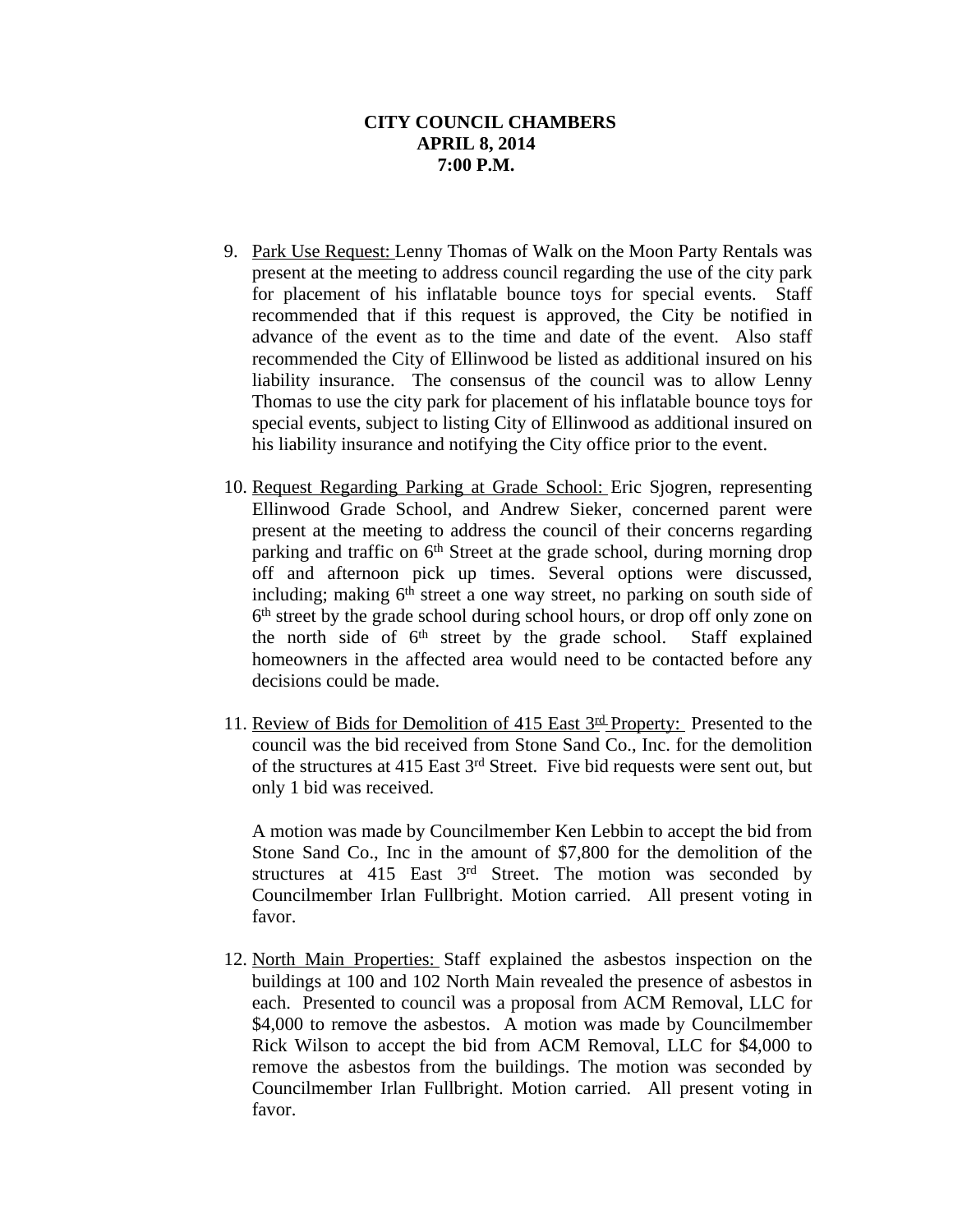13. Cancellation of KMEA Membership: Presented to council was Resolution 40814-B, a resolution authorizing the withdrawal of the City from membership in the Kansas Municipal Energy Agency. A motion was made by Councilmember Rick Wilson to approve Resolution 40814-B, seconded by Councilmember Irlan Fullbright. Motion carried. All present voting in favor.

# **REPORTS**:

- 1. Municipal Court Report: Presented to Council was the Municipal Court Report for March, 2014.
- 2. Utilities Production Report: Presented to Council was the Utilities Production Report.
- 3. Staff Reports:
	- a) Staff reported the Girl Scouts will be utilizing the City Park on May10th for a bridge crossover ceremony.
	- b) Staff reported city crews will begin doing normal maintenance on the swimming pool. The police department is sending out letters on junk vehicles. The power plant employees are doing maintenance on the engines getting ready for the summer generating season. The electric department is replacing poles on south Kennedy. The street department is working on sanding and maintaining the alleys and streets. Also Tom Starns has started mowing.
	- c) Staff reported the repairs to the City Park restrooms are done. The restrooms will be opened at 5:30 am. and locked at 10:30 pm.
	- d) Staff explained the fire truck obtained from the Forestry Service is all equipped and is being painted by the Ellsworth Prison inmates.
	- e) Staff explained Benesch & Company have not yet looked at the flood gate by the golf course to determine if it is needed.
	- f) Staff has been in contact with the railroad regarding the property behind the city shop.
	- g) Staff reported that Cingular Wireless and AT&T have agreed to the same escalator clause. The entire payment will be coming from AT&T.
	- h) Staff will be attending the KMU annual conference May  $7<sup>th</sup>$ through May 9<sup>th</sup> in Wichita.